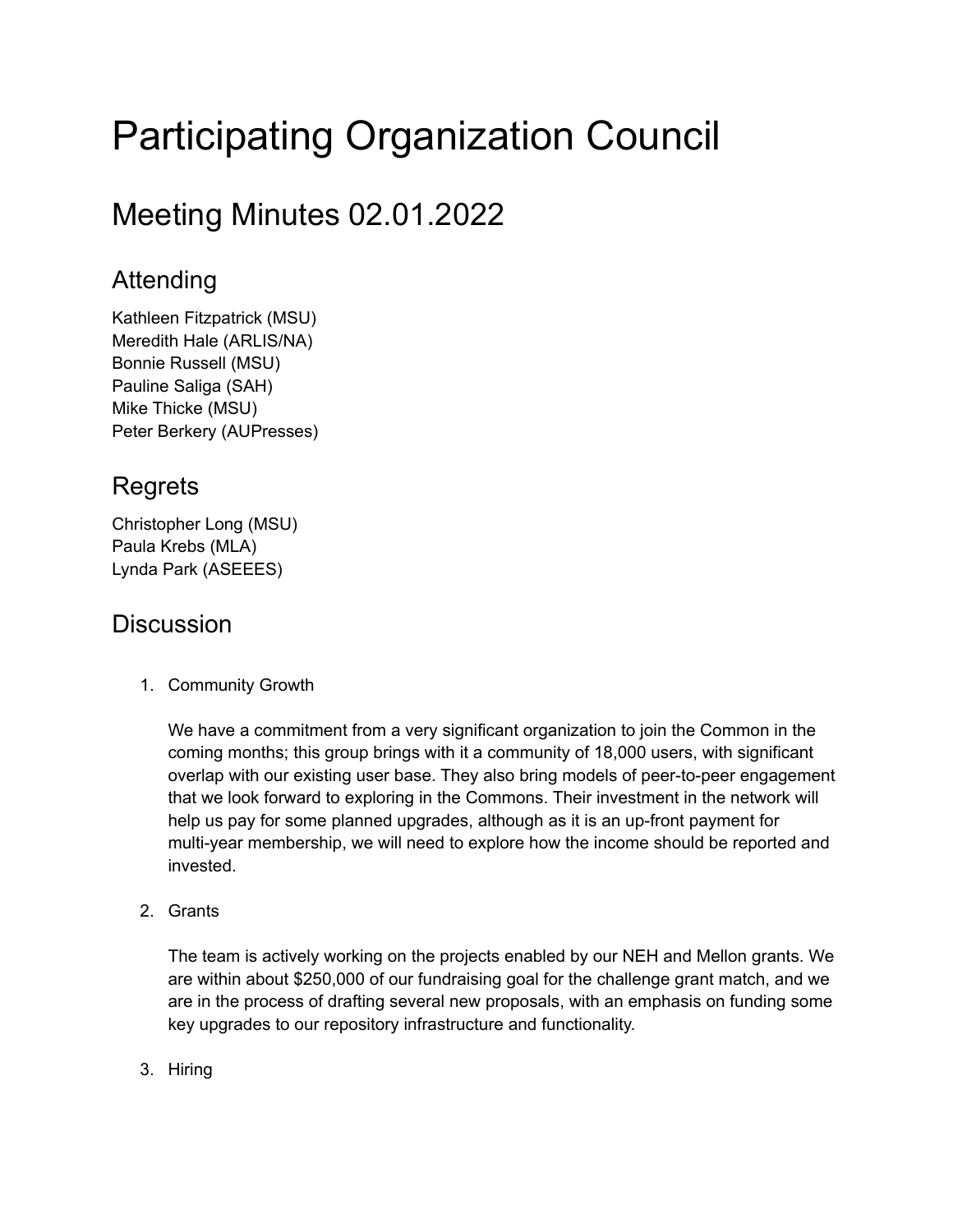The NEH and Mellon grants are enabling the hire of four new staff members, including two full-time members of the community team and two half-time members of the technical team. We are nearing the conclusion of the searches for the two community positions and have posted openings for the technical positions.

### 4. Council Planning and Goals

Staff presented the draft council bylaws for discussion; PB noted an error to be corrected in the document. Further discussion was deferred until the full group could be engaged via the Commons; a goal of reaching consensus in the next few weeks was established, with an agreement that the next step would be to elect a council chair.

#### 5. Financial Update

KF shared the network's first annual financial report with the council for its review, as well as a summary of the network's current financial position. We noted that while the grant income we have received this year has resulted in a surplus, our investments in the platform will result in deficits for the next couple of years.

The staff noted that the 2021 Giving Tuesday campaign produced a significantly lower response than that in 2020, likely due to the overflow of Giving Tuesday requests this year, as well as a bit of "giving fatigue" resulting from the protracted COVID crisis. Council members noted similar experiences within their organizations.

We noted our intent to share each year's financial report with the council, and then to post them for the community at large.

### 6. Advisory Group Update

Staff reported on the previous week's meeting with the technical advisory group, which included a robust discussion about ways group members could get involved with the site. The initial meeting of the user advisory group was upcoming later that day, and would involve a discussion of policies, outreach, and user-facing features.

Our goal is to keep these two groups energized and invested, and to present a list of new members for council approval each year. Groups will also produce annual reports for council discussion.

### 7. Technical Update

Staff reported on progress on the remediation of technical debt, noting that the site is now on WordPress 5.8, and that plugins and themes have been updated. We are looking at under- and unused themes and plugins to remove unnecessary code, and adding new options to take advantage of the block editor.